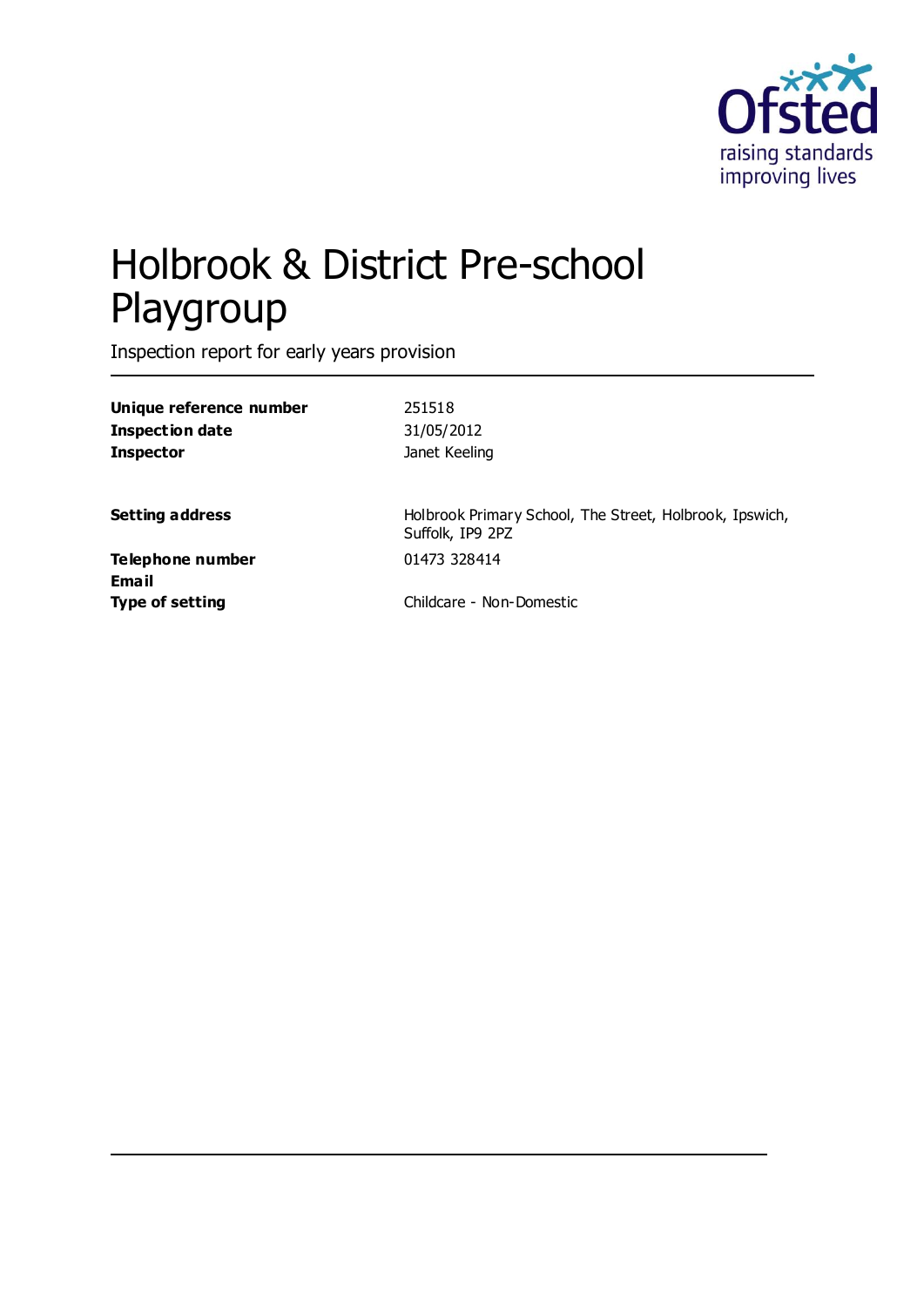The Office for Standards in Education, Children's Services and Skills (Ofsted) regulates and inspects to achieve excellence in the care of children and young people, and in education and skills for learners of all ages. It regulates and inspects childcare and children's social care, and inspects the Children and Family Court Advisory Support Service (Cafcass), schools, colleges, initial teacher training, work-based learning and skills training, adult and community learning, and education and training in prisons and other secure establishments. It assesses council children's services, and inspects services for looked after children, safeguarding and child protection.

If you would like a copy of this document in a different format, such as large print or Braille, please telephone 0300 123 1231, or email enquiries@ofsted.gov.uk.

You may copy all or parts of this document for non-commercial educational purposes, as long as you give details of the source and date of publication and do not alter the information in any way.

T: 0300 123 1231 Textphone: 0161 618 8524 E: enquiries@ofsted.gov.uk W: [www.ofsted.gov.uk](http://www.ofsted.gov.uk/)

© Crown copyright 2012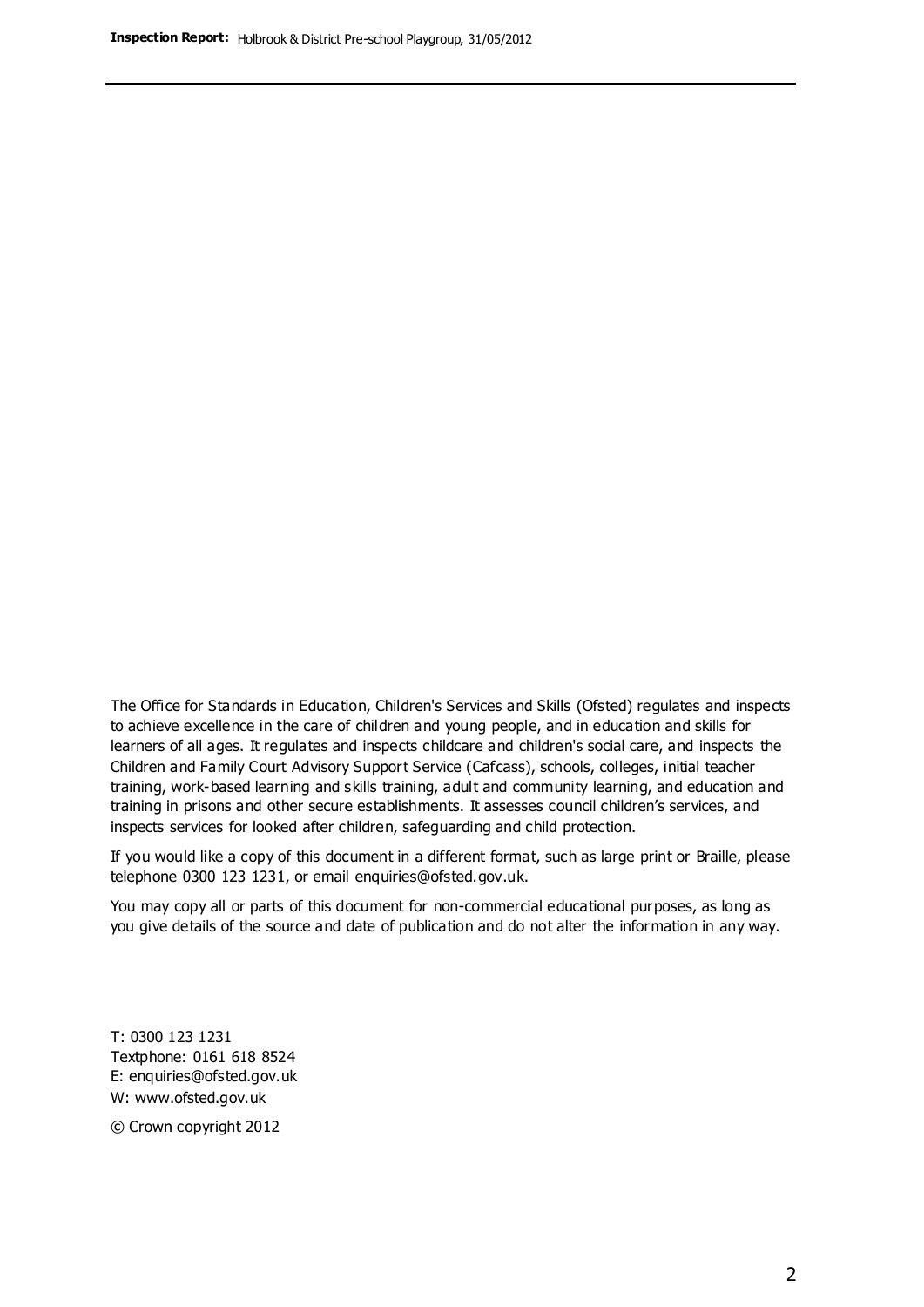#### **Introduction**

This inspection was carried out by Ofsted under Sections 49 and 50 of the Childcare Act 2006 on the quality and standards of the registered early years provision. 'Early years provision' refers to provision regulated by Ofsted for children from birth to 31 August following their fifth birthday (the early years age group). The registered person must ensure that this provision complies with the statutory framework for children's learning, development and welfare, known as the *Early* Years Foundation Stage.

The provider must provide a copy of this report to all parents with children at the setting where reasonably practicable. The provider must provide a copy of the report to any other person who asks for one, but may charge a fee for this service (The Childcare (Inspection) Regulations 2008 regulations 9 and 10).

The setting also makes provision for children older than the early years age group which is registered on the voluntary and/or compulsory part(s) of the Childcare Register. This report does not include an evaluation of that provision, but a comment about compliance with the requirements of the Childcare Register is included in Annex B.

Please see our website for more information about each childcare provider. We publish inspection reports, conditions of registration and details of complaints we receive where we or the provider take action to meet the requirements of registration.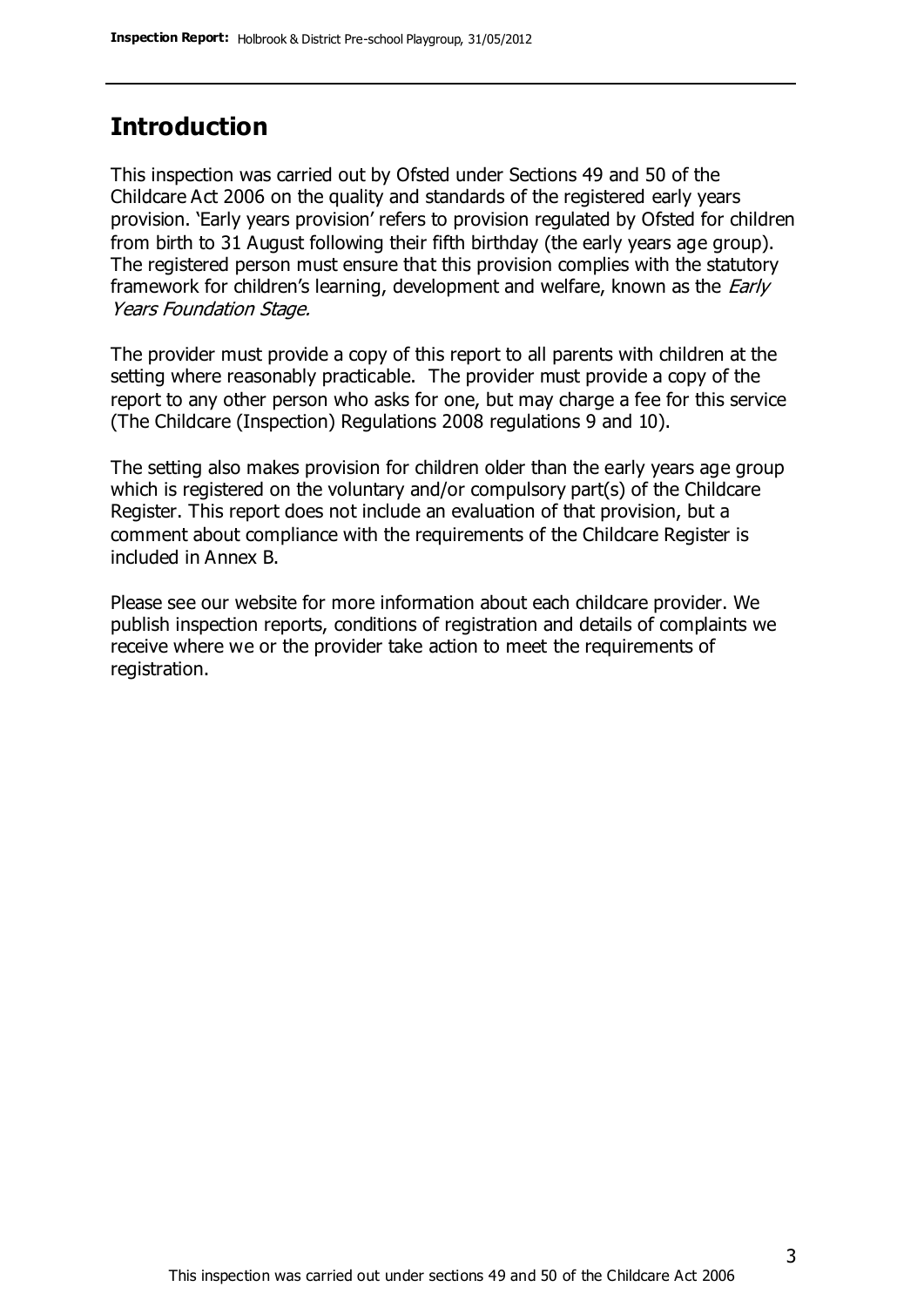# **Description of the setting**

Holbrook and District Pre-School Playgroup was registered in 1997 and is run by a voluntary management committee. It operates from a purpose built building within the grounds of Holbrook Primary School in Ipswich, Suffolk. The group provides before and after school care, a playgroup and a holiday club. Children have access to an enclosed outdoor play area and to the school playing fields. The group serves children and families from the local and surrounding areas.

A maximum of 20 children from two years to under eight years may attend the group at any one time. The group also provides care for children from eight to 11 years. There are currently 69 children on roll, of these, 28 children are within the early years age group. The group opens Monday to Friday from 7.30am to 6pm during school term time. During the school holidays they provide a holiday club which opens from 7.30am to 5.30pm. The group is in receipt of funding for early education. Children attend for a variety of sessions.

The group is registered by Ofsted on the Early Years Register and the compulsory and voluntary parts of the Childcare Register. There are four members of staff who work directly with the children. Of these, three hold a National Vocational Qualification (NVQ) at level 3. The group receives support from the local authority.

# **The overall effectiveness of the early years provision**

Overall the quality of the provision is good.

Staff have a good understanding of the Early Years Foundation Stage framework and as a result, children make good progress in their learning. Staff are enthusiastic, caring and work hard to provide a welcoming and stimulating learning environment where children freely access a good range of resources. Overall, meaningful partnerships with parents, the host school and other agencies have been firmly established ensuring children's individual needs are consistently met. Practice is inclusive, supporting all children to actively participate in activities which meet their individual interests and developmental needs. Most policies and procedures are in place and implemented effectively to support children's safety and well-being. All staff embrace the process of self-evaluation and demonstrate a good commitment towards the sustained and continuous improvement of the group.

#### **What steps need to be taken to improve provision further?**

To further improve the early years provision the registered person should:

• improve induction procedures for parent volunteers ensuring they are given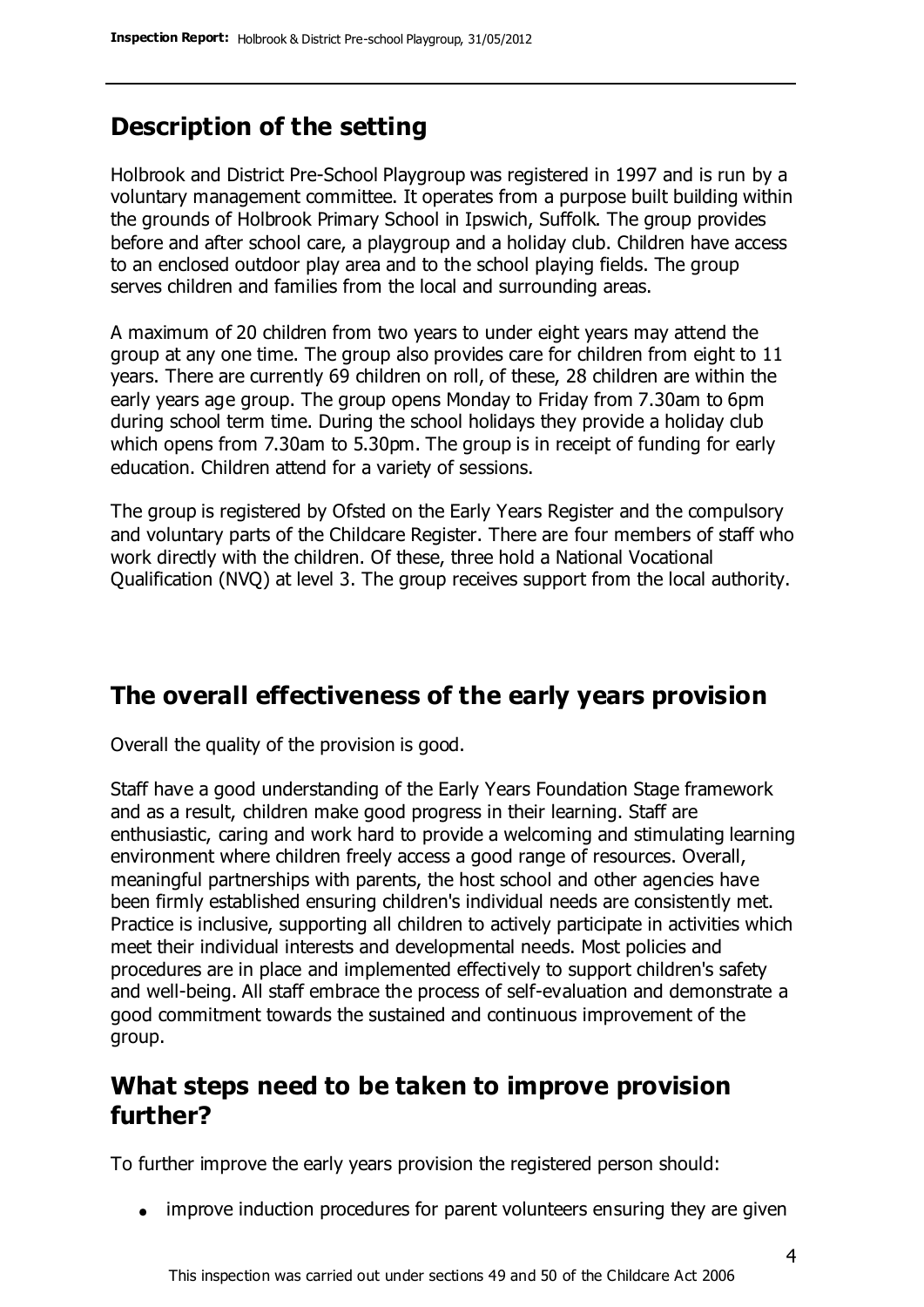full information and guidance on their roles and responsibilities whilst working at the playgroup

• improve the two way flow of information with parents, this specifically refers to updating the playgroup's prospectus to include information on the Early Years Foundation Stage framework and how parents can contribute to their child's ongoing learning.

### **The effectiveness of leadership and management of the early years provision**

Staff demonstrate a good commitment to safeguarding and protecting children. They have a clear understanding of safeguarding issues and are fully aware of the procedures to follow should they be concerned about a child in their care. Effective recruitment and vetting procedures are in place together with induction procedures for new staff. However, induction procedures for parent volunteers ensuring they are given full information on their roles and responsibilities are less well developed. Risk assessments and daily safety checks are completed which help to minimise any hazards to children. Most policies and procedures are in place, reviewed yearly and shared with staff and parents. Staff routinely verify the identity of all visitors and have effective procedures in place for the safe arrival and collection of children. The environment is welcoming, well organised and provides good opportunities for children to make many choices about their own learning and play. Staff are deployed effectively to ensure that children are supervised safely at all times.

The group is led and managed by a dedicated and highly motivated manager. Good team work is evident and staff are caring, enthusiastic and positive role models. Staff strive to improve their practice through the effective use of their selfevaluation system and by using feedback from both parent questionnaires and their local authority advisor. There is a pro-active and shared vision for inclusive practise ensuring that every child is fully included and integrated. Staff are committed towards continuing their own professional development and regularly attend relevant training courses to further develop their knowledge and skills. Consequently, children's care and well-being is further enhanced. Staff work successfully in partnership with the host school and have developed positive links with the reception class teacher. Consequently, this has a positive impact on the children's future needs as many of them move on to attend the school where they will see familiar adults and be familiar with their new learning environment.

Partnerships with parents and carers are good. They are invited to attend the group before their child starts and also receive a prospectus which outlines the running of the group. However, information in the prospectus regarding the Early Years Foundation Stage framework is limited. In addition it does not clearly identify how parents can contribute to their child's ongoing learning. Effective settling-in procedures are tailored to meet children's individual needs and help and support them in their transition from home into their new environment. The informal exchange of information each day ensures that children's changing needs are consistently met. An informative parent's notice board displays information about the running of the group. Including their registration certificate, public liability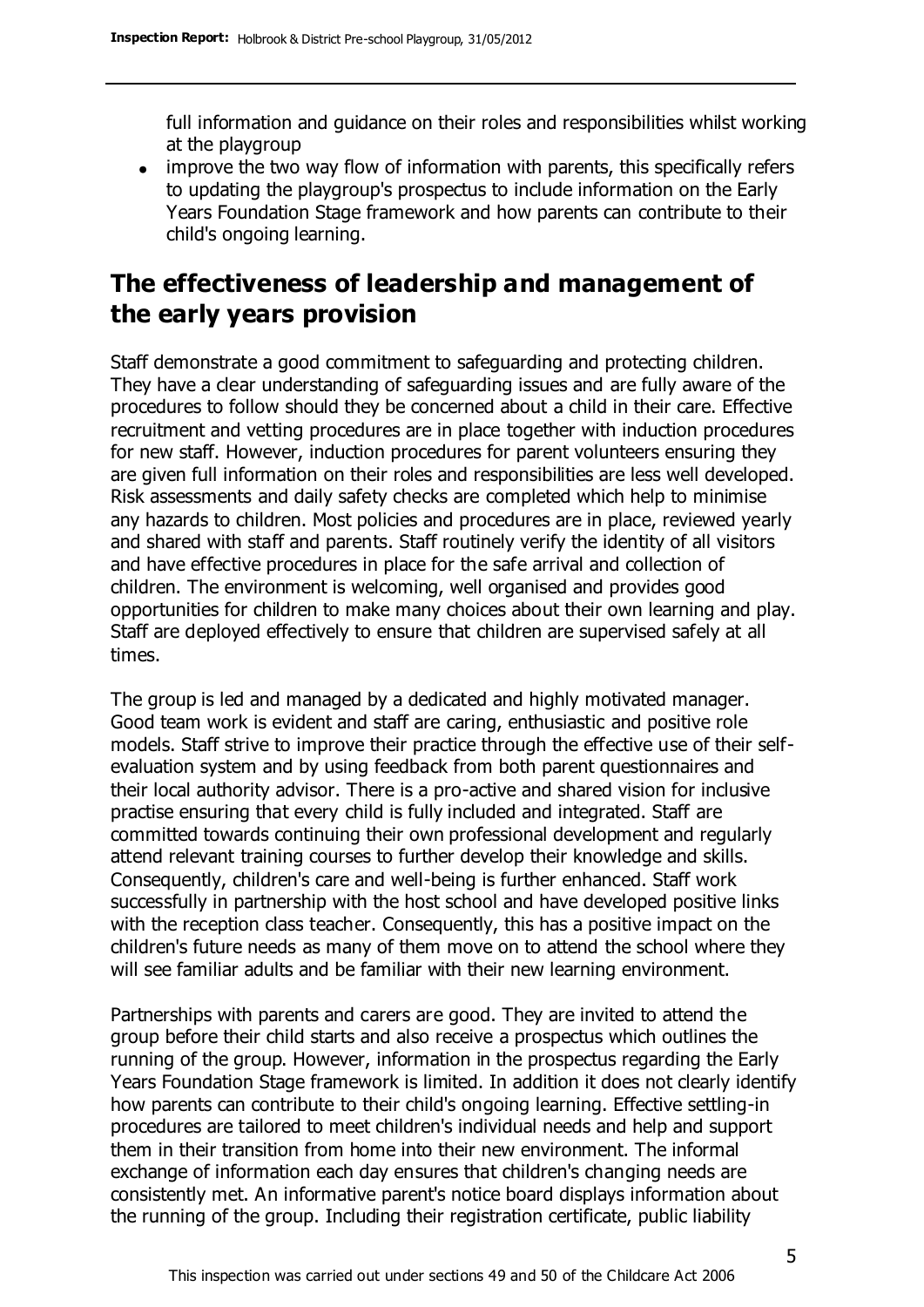insurance and policies and procedures. During the inspection parent's expressed positive views about the group. Comments included, 'staff are approachable and caring', 'communication is good', 'our children are settled, very happy and kept safe'. Parents are invited to take an active part in the group. For example, they are invited to attend committee meetings, support fund raising events and give feedback on the policy of the month.

#### **The quality and standards of the early years provision and outcomes for children**

The learning environment is bright and welcoming with an interesting and colourful array of children's work and photographs displayed around the room. Children have many opportunities to make choices about their own learning and play as they freely access a good range of activities and resources. They benefit from the 'free flow system' where they are able to move freely between the indoor and outdoor areas. There is a good balance of adult-led and child-initiated activities that result in children being active learners. All children are valued and treated with equal concern with any specific requirements being met sensitively through discussion with parents and other professionals. On admission to the setting information is gathered from parents and used to support children's individual needs. Staff observe the children as they play and use information gained to inform their planning. All children have a 'learning journey' folder which contains both written and photographic evidence about a child's learning and progress. These folders are available for parents and carers to see at any time.

Children participate in a wide range of enjoyable activities. For example, as they engage in a role play activity they put on a range of costumes then chuckle with delight as they look at themselves in the mirror. Their understanding of numbers, size and shapes is developing well through everyday activities. They count how many children are present, competently recognise shapes as they decorate their jubilee crowns and talk about the long and short wooden bricks as they build in the garden. Children have many opportunities to draw, paint and to make marks in different media and practise emergent writing during role play. Outside, a group of children engage in a 'pencil rubbing' activity. They carefully place their paper over a bumpy surface then rub vigorously with their pencil. The children carefully lift the paper and look in amazement and say 'it's magic'!. They begin to understand that print carries meaning as they recognise their own name cards at registration and snack-time. They also enjoy story-time and looking at picture books with their friends and staff. They explore musical instruments and thoroughly enjoy singing a range of songs and action rhymes. Their creativity is fully supported through good access to a range of role-play equipment, construction toys and to a wide range of media, such as chalks, paint, sand, water and dough. Children enjoy being in the fresh air and relish outdoor play opportunities. They explore their natural environment as they help to plant flowers, strawberries, lettuce and radishes. They also learn about re-cycling as they routinely place left over food from snack time into the re-cycling bin. Their physical development is supported very well as they confidently pedal bikes, enjoy the challenges of the trim trail equipment in the school grounds and play with bats and balls on the meadow. Children also benefit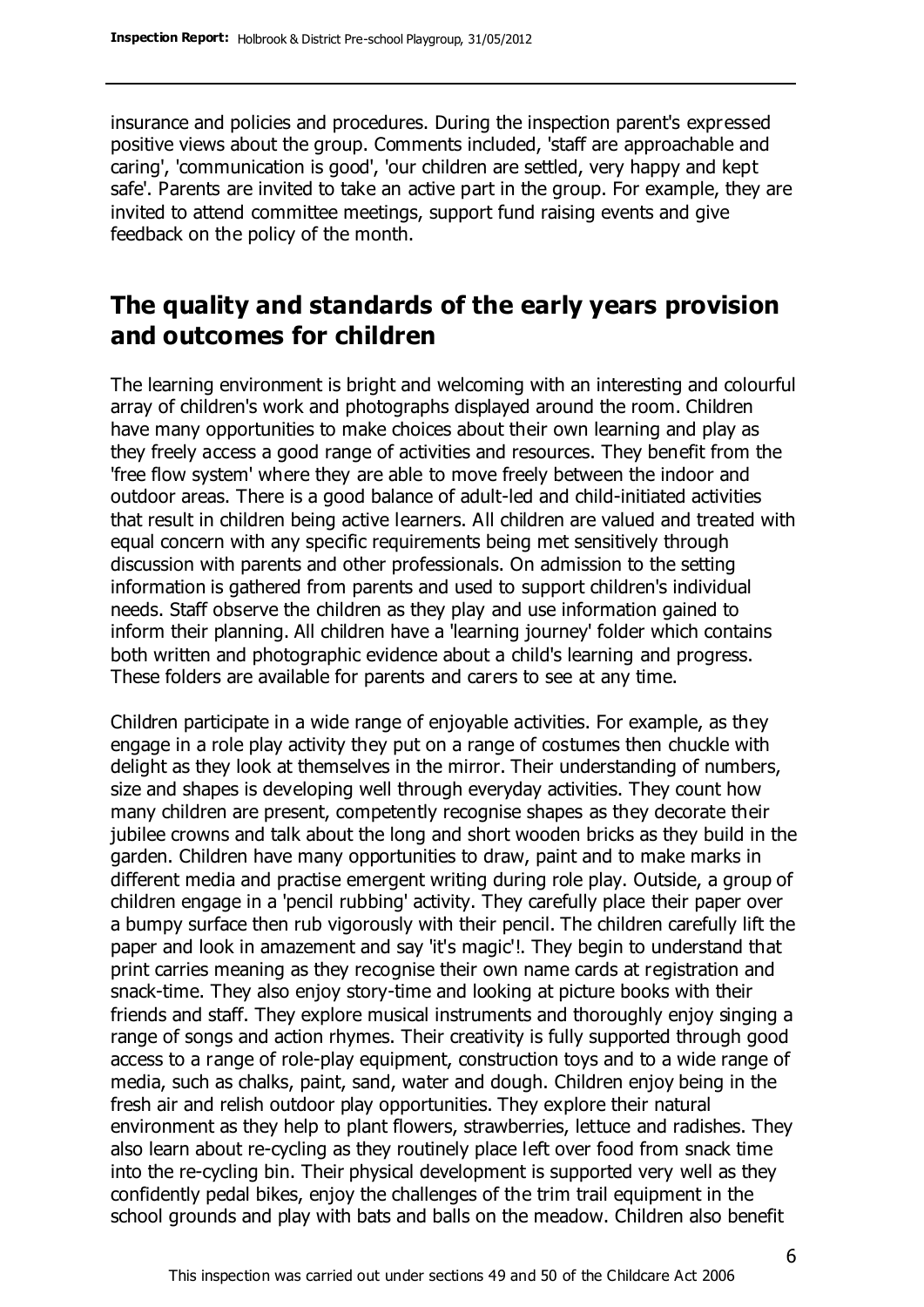from planned visits into the local community. For example, they visit a local duck pond where they help to feed the ducks and enjoy observational walks around the village.

Children are happy, secure and develop a good sense of belonging at the group. They learn the simple rules of working and playing together such as, 'be kind to each other' and 'share books and toys'. Staff reinforce children's positive behaviour each day as they share comments from the 'kindness box' during group time. Children access a range of resources which represent diversity and learn about other cultures and beliefs. This is enhanced effectively as they celebrate a variety of festivals such as Christmas, Chinese New Year and Diwali. Children are encouraged to develop their own personal hygiene skills, such as independent toileting and automatically washing their hands before eating food. They learn about healthy lifestyles and enjoy healthy snacks each day. They also freely access drinking water during the session ensuring that they remain hydrated. Children have good opportunities to learn how to stay safe as they discuss the appropriate use of equipment such as how to use scissors, engage in emergency evacuation procedures and talk about road safety whilst out walking. Overall, children demonstrate that they are acquiring good skills that will help and support them in the future.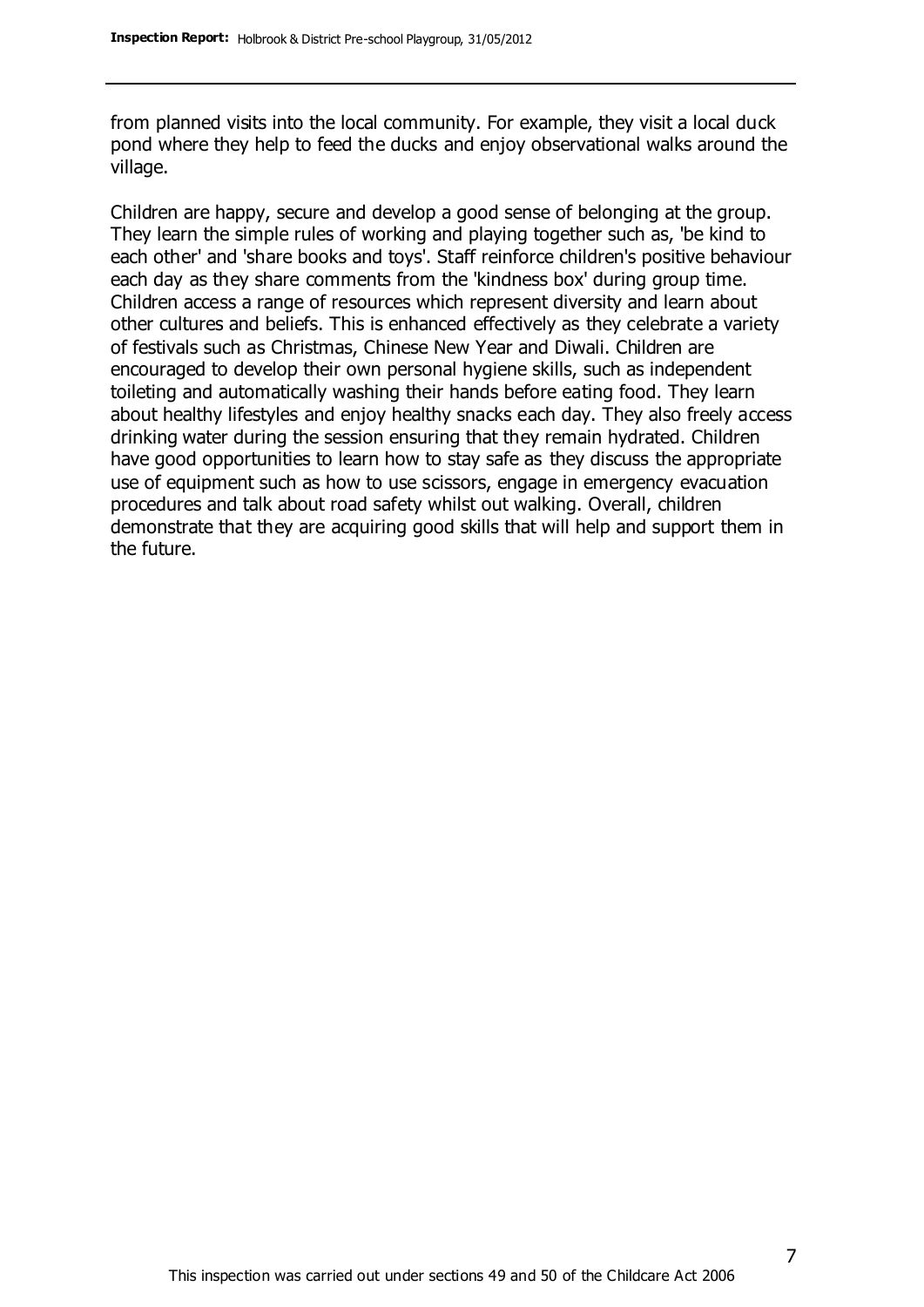# **Annex A: record of inspection judgements**

#### **The key inspection judgements and what they mean**

Grade 1 is Outstanding: this aspect of the provision is of exceptionally high quality Grade 2 is Good: this aspect of the provision is strong Grade 3 is Satisfactory: this aspect of the provision is sound Grade 4 is Inadequate: this aspect of the provision is not good enough

#### **The overall effectiveness of the early years provision**

| How well does the setting meet the needs of the<br>children in the Early Years Foundation Stage? |  |
|--------------------------------------------------------------------------------------------------|--|
| The capacity of the provision to maintain continuous                                             |  |
| improvement                                                                                      |  |

#### **The effectiveness of leadership and management of the early years provision**

| The effectiveness of leadership and management of the             |  |
|-------------------------------------------------------------------|--|
| <b>Early Years Foundation Stage</b>                               |  |
| The effectiveness of leadership and management in embedding       |  |
| ambition and driving improvement                                  |  |
| The effectiveness with which the setting deploys resources        |  |
| The effectiveness with which the setting promotes equality and    |  |
| diversity                                                         |  |
| The effectiveness of safeguarding                                 |  |
| The effectiveness of the setting's self-evaluation, including the |  |
| steps taken to promote improvement                                |  |
| The effectiveness of partnerships                                 |  |
| The effectiveness of the setting's engagement with parents and    |  |
| carers                                                            |  |

#### **The quality of the provision in the Early Years Foundation Stage**

The quality of the provision in the Early Years Foundation Stage  $\vert$  2

#### **Outcomes for children in the Early Years Foundation Stage**

| <b>Outcomes for children in the Early Years Foundation</b>    |  |
|---------------------------------------------------------------|--|
| <b>Stage</b>                                                  |  |
| The extent to which children achieve and enjoy their learning |  |
| The extent to which children feel safe                        |  |
| The extent to which children adopt healthy lifestyles         |  |
| The extent to which children make a positive contribution     |  |
| The extent to which children develop skills for the future    |  |

Any complaints about the inspection or report should be made following the procedures set out in the guidance available from Ofsted's website: www.ofsted.gov.uk